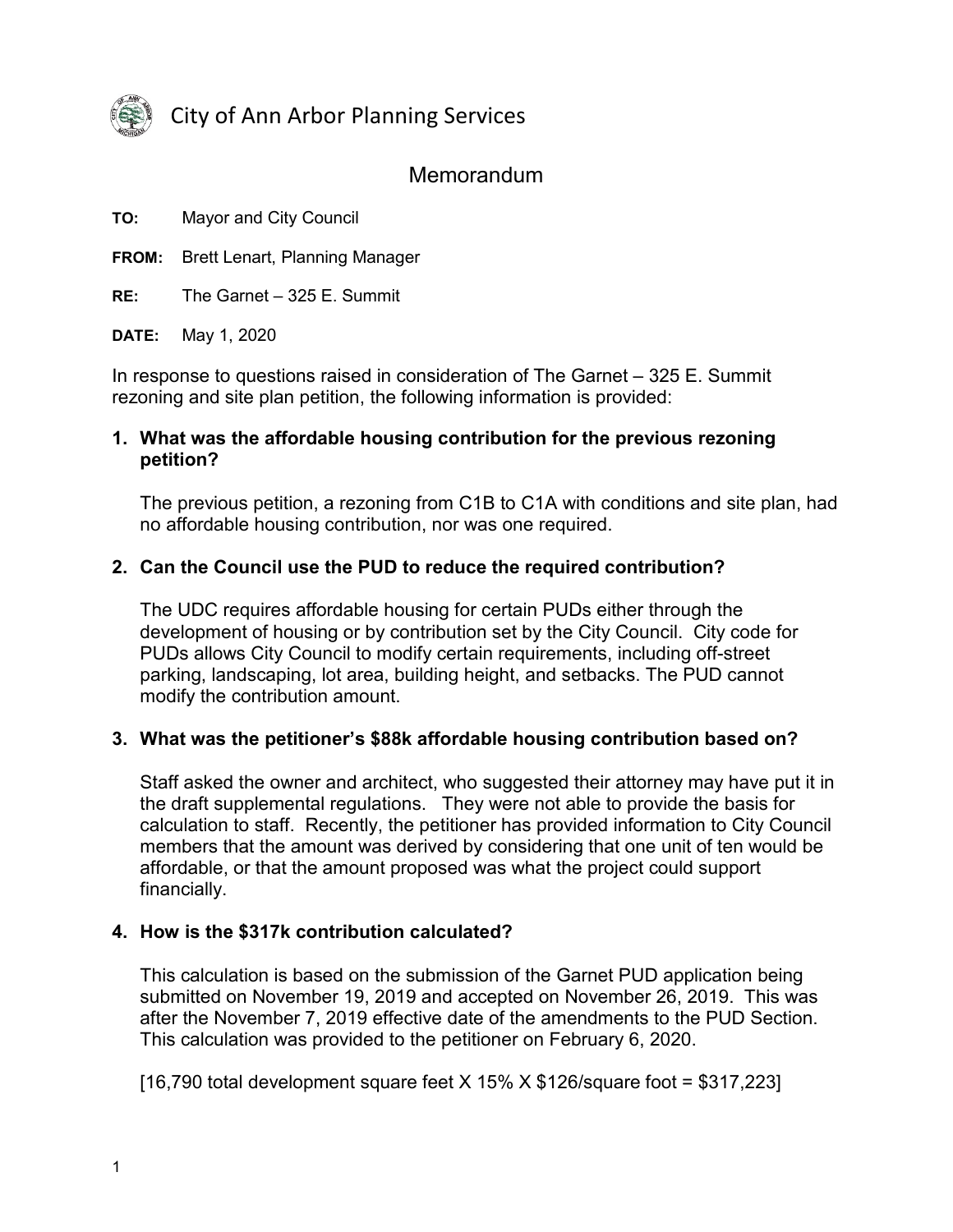#### **5. How would the affordable housing contribution have been calculated for The Garnet PUD before August 19, 2019?**

This would have been determined by City Council Resolution R-07-455 which stipulated a per unit contribution of \$93,300 and the prior version of Section 5.29.10 of the Unified Development Code which requires 15% of dwelling units be affordable or a corresponding fee in lieu provided.

The calculation *10 units x 15% = 1.5 affordable units* could be satisfied by one of the following methods:

- Provide 2 affordable housing units on site, with no financial contribution
- Provide 1 unit on site and pay  $\frac{1}{2}$  unit contribution of \$46,650
- Pay 1  $\frac{1}{2}$  unit contribution of \$139,950

[NOTE: An argument could be made that no contribution would have been required, as the underlying zoning was commercial which does not contain any specific residential density. However, in considering such a scenario, staff would look to past projects and use a consistent interpretation. In researching this question, the only example found was the 2003 Broadway Village at Lower Town, which applied the formula in this same way.]

### **6. What would the calculation have been between August 19, 2019 and November 7, 2019?**

This would have been determined by City Council Resolution R-19-378 which stipulated a \$126/square foot contribution and the prior version of Section 5.29.10 of the UDC, which requires 15% of the dwelling units to be affordable or a corresponding fee in lieu provided.

The calculation *10 units x 15% = 1.5 affordable units* could be satisfied by one of the following methods:

- Provide 2 affordable housing units on site, with no financial contribution
- Provide 1 unit on site and pay  $\frac{1}{2}$  unit contribution of minimum sized (600 square feet) affordable unit \$37,800
- Pay 1 ½ minimum sized unit contribution of \$113,400

Staff has never discussed this calculation with the petitioner as it was never interpreted to be applicable.

[NOTE: An argument could be made that no contribution would have been required, as the underlying zoning was commercial which does not contain any specific residential density. However, in considering such a scenario, staff would look to past projects and use a consistent interpretation. In researching this question, the